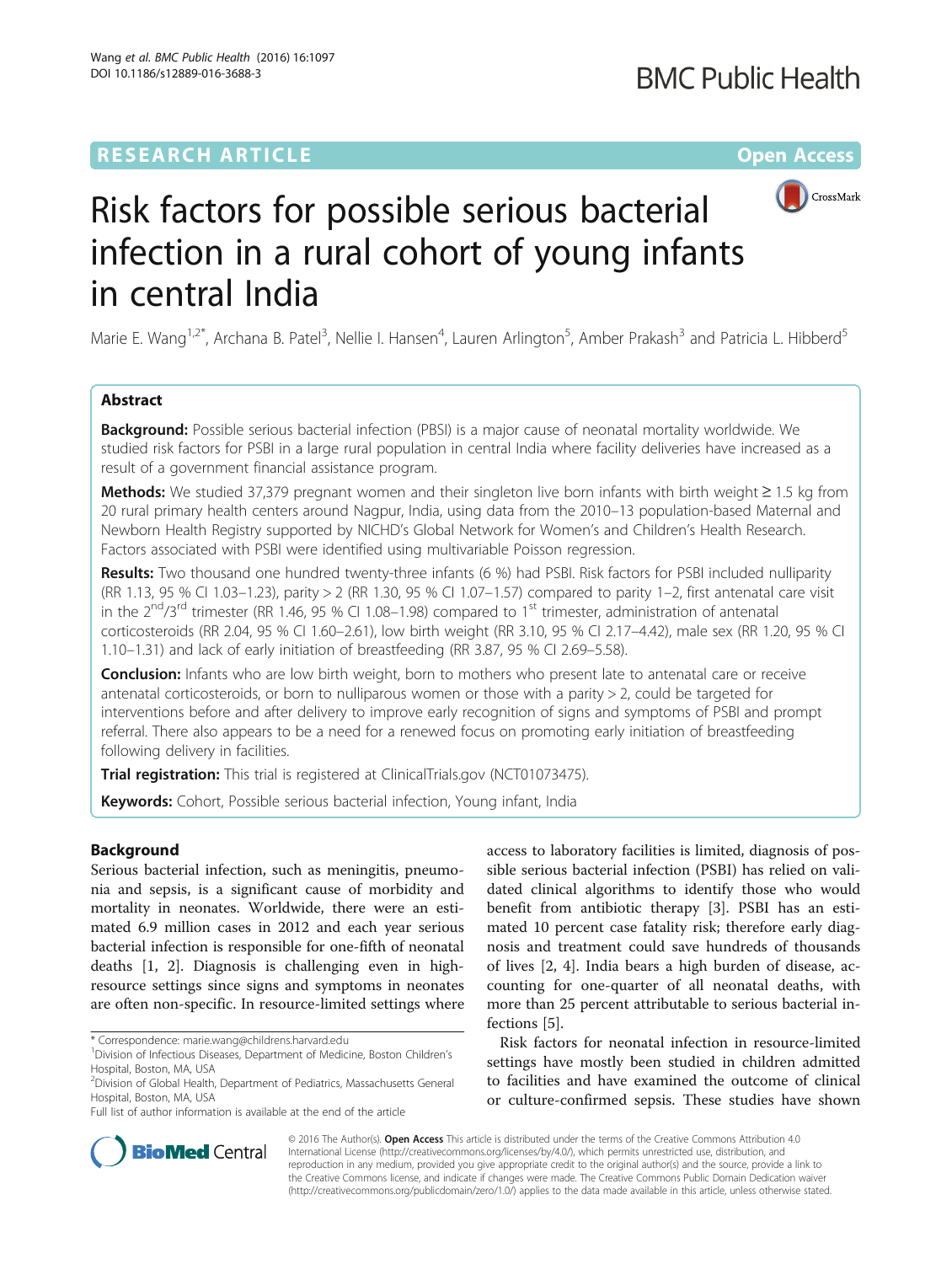that prematurity, low birth weight, prolonged rupture of membranes and maternal fever are important risk factors for neonatal sepsis, similar to resource-rich settings [[6](#page-9-0)–[8](#page-9-0)]. Delivery at health care facilities and skilled birth attendance has been advocated to reduce neonatal mortality, prompting the implementation of policies such as India's conditional cash transfer scheme (Janani Suraksha Yojana) in 2005 to incentivize deliveries at facilities [\[9](#page-9-0), [10](#page-9-0)]. The rates of facility delivery vary widely across India, ranging from 32–62 % in 2007–08 [[11](#page-9-0)], with some areas reaching facility delivery rates greater than 90 % from 2010–2013 [[12](#page-9-0)]. While facility-based delivery has the potential to improve newborn outcomes, poor infection control practices intrapartum and postpartum may contribute to the development of neonatal infections [[13](#page-9-0)]. Although much has been published on PSBI in India over the last twenty years, the effect of the recent rapid change to high rates of facility delivery in India on risk factors for PSBI in the community remains less clear.

Population-based data are needed to address the full burden of PSBI, since many neonates with signs of infection, even those born in facilities, may develop signs of infection at home after discharge and do not return to a facility for evaluation. To our knowledge, there are no published population-based data on risk factors for PSBI in resource-limited settings where the overwhelming majority of births (>90 %) occur in facilities [\[2](#page-9-0)]. Identification of babies at highest risk for PSBI is important to further reduce neonatal mortality from PSBI. Our objective was to describe the burden of and risk factors for PSBI in infants from 0–6 weeks of age in a prospective populationbased pregnancy registry in central India in the era of facility deliveries.

# Methods

# Study design and setting

We analyzed data from the Nagpur, India site of the Maternal and Newborn Health Registry (MNHR) collected between January 1, 2010 and December 31, 2013. The MNHR is a multi-country prospective, population-based observational study established by the Eunice Kennedy Shriver National Institute of Child Health and Human Development (NICHD) Global Network for Women's and Children's Health Research to track pregnancy and birth outcomes. The MNHR study site in Nagpur, India, covers a catchment area of 20 rural primary health centers with an estimated total population of approximately 536,000 people in 2010.

# Study procedures

Details of the MNHR study design and implementation have been published previously [[14\]](#page-9-0). Briefly, registry administrators identified eligible pregnant women; 99.9 % consented to participate. Registry administrators visited

participants within one week after delivery and collected information about the pregnancy, delivery and maternal and neonatal outcomes through interviews with family, birth attendants and review of available medical records. They again visited participants at six weeks postpartum and collected information about maternal and neonatal adverse conditions from delivery until six weeks of age. If the infant died, a basic death audit was conducted. Data were transmitted weekly to the data coordinating center at RTI International.

# Inclusion and exclusion criteria

We included all live born singleton infants with a birth weight of 1.5 kg and above. Babies weighing less than 1.5 kg were excluded because morbidity and mortality in this group is more likely related to their prematurity rather than just infection alone. Reported stillbirths, miscarriages and abortions were excluded. Infants were also excluded if birth weight information was missing or taken after seven days of age, or if there was no followup information at six weeks of age.

#### Assessment of exposure variables

Information regarding maternal age and education, parity, and hemoglobin was collected at enrollment. Information on antenatal care seeking, pregnancy complications, delivery mode and location, maternal and neonatal treatment, and breastfeeding was collected at the first postpartum visit. This information was collected by medical officers from parents, birth attendants and review of available medical records. Delivery location was categorized as home/ other or as referral government center (e.g. district or other government hospitals), referral private center (e.g. private clinics, nursing homes), or first level facility (public health center or sub-center) based on facility codes. Most referral government and private centers had the capability to perform C-sections, while first level facilities did not. Presence of prolonged or obstructed labor/failure to progress was indicated as a single variable in the MNHR and determined according to adapted WHO definitions. Birth weight was usually obtained on the day of birth using study scales. Low birth weight was defined as 1.5- < 2.5 kg. Initiation of breastfeeding within one hour of delivery was based on maternal report. Gestational age was not included due to concerns about the accuracy of the last reported menstrual period and lack of ultrasound availability to confirm gestational age. No data on income were collected.

Receipt of antenatal corticosteroids was identified through the MNHR and through data collected for the Antenatal Corticosteroid Trial (ACT), an 18-month cluster-randomized trial conducted by the Global Network in six countries to identify women at risk of preterm birth and promote appropriate use of antenatal corticosteroids [\[15\]](#page-9-0). In Nagpur, the trial was implemented in ten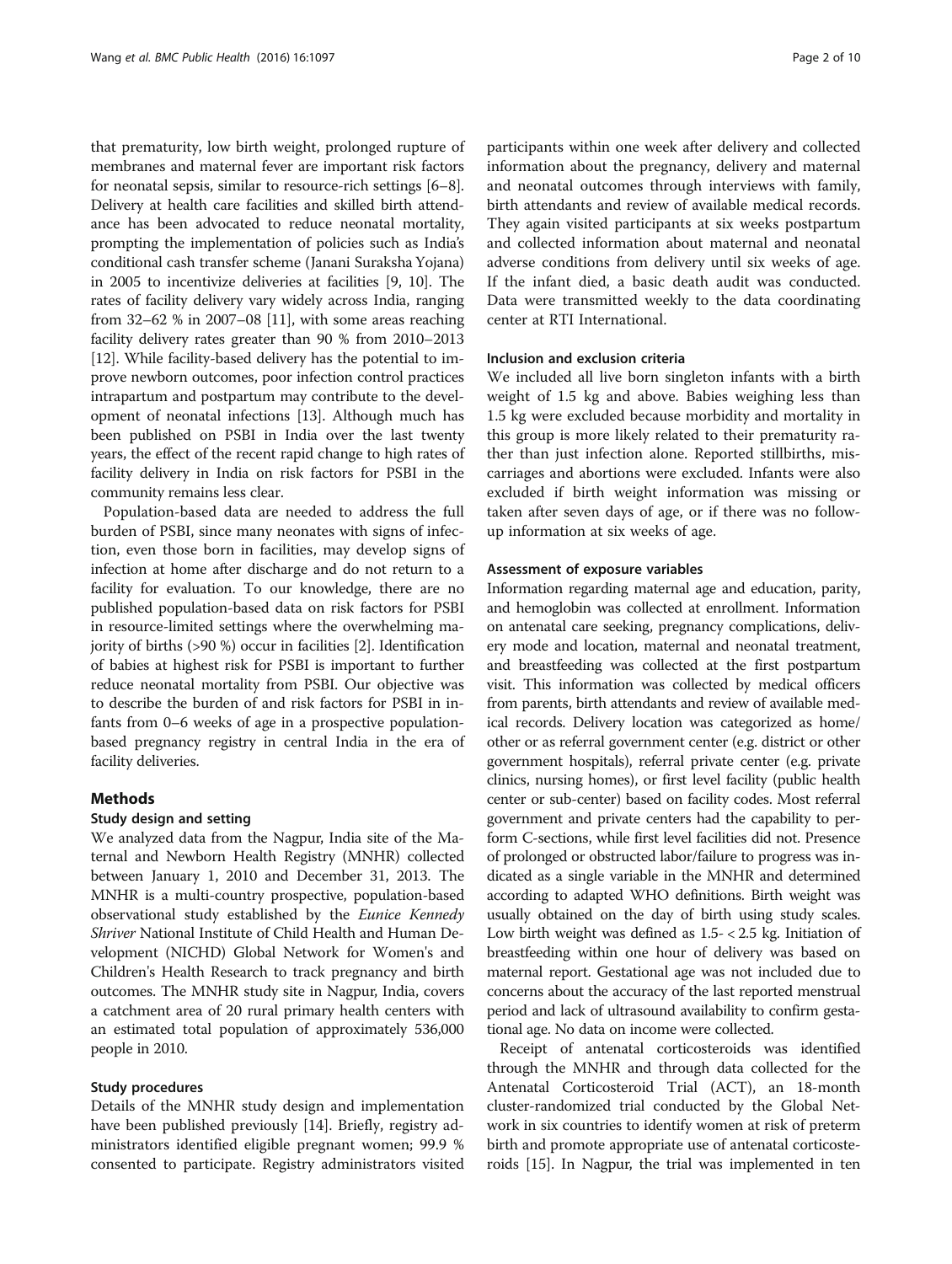intervention clusters within the MNHR study area between June 11, 2012-December 11, 2013. Mothers could have also received corticosteroids outside the ACT study at their delivery facility, as antenatal corticosteroids were also available in some tertiary care centers.

Case Definition of Possible Serious Bacterial Infection (PSBI)

We defined PSBI based on a modified version of the Young Infant Clinical Signs Study criteria [\[3](#page-9-0), [16\]](#page-9-0). The presence or absence of PSBI signs and symptoms in infants 0-6 weeks of age was recorded by registry administrators retrospectively within one week of delivery and again at six weeks of age based on interviews with family, birth attendants and/ or available medical records. Live born infants met the case definition for PSBI if they fulfilled one of the following criteria: 1) Presence of breathing problems/difficulty breathing, feeding problems/stopped suckling or feeding, high fever  $(T > 38C)$  or estimated by touch), hypothermia  $(T <$ 35C or estimated by touch), convulsions, or bleeding/puslike discharge from the umbilicus, 2) Cause of death coded as "infection", or 3) Presence of free text entries under sections on symptoms or cause of death with any symptom listed in criteria 1, infection, sepsis, possible sepsis, meningitis, and/or pneumonia. There was no clinical confirmation of symptoms, information on timing of symptoms, nor did we have the ability to collect laboratory or microbiological data.

#### Statistical analysis

Poisson regression models with robust variance estimation were used to assess whether maternal, peripartum and neonatal characteristics were associated with PSBI and to estimate risk ratios (RR) between groups [\[17](#page-9-0), [18](#page-9-0)]. Generalized estimating equations with an independent working correlation structure and robust parameter covariance estimates were used to adjust for clustering by primary health center. We first estimated unadjusted risk ratios between PSBI and individual risk factors potentially associated with PSBI based on published literature and biological plausibility that were collected reliably in the MNHR. We then included all potential risk factors in a multivariable model for the purpose of estimating adjusted risk ratios. We included maternal, peripartum and neonatal factors, as well as year of delivery as a categorical variable to account for trends over time. Data were analyzed using STATA (version 14) [[19\]](#page-9-0).

We performed a sensitivity analysis to assess the relationship between the risk factors and two modified outcome variables classifying PSBI in a more restrictive manner. We first excluded those with breathing problems as a single symptom (Modified PSBI Outcome Variable 1), and then excluded those with breathing or feeding problems as a single symptom (Modified PSBI Outcome Variable 2). We did this to create a more specific outcome variable since breathing problems were present in 50 % of PSBI cases and could indicate a spectrum of symptoms, including transient respiratory distress following delivery, fast breathing (RR > 60), which is considered the least severe of the clinical signs that predict severe illness, or a more concerning sign such as severe chest indrawing [\[3](#page-9-0), [20](#page-9-0)]. Feeding problems as a single symptom was excluded in Modified PSBI Outcome Variable 2 because it could also represent varying levels of difficulty, such as poor latch at birth, or a more serious sign such as inability to feed.

## Ethical approval

The study was approved by the ethics committees of Lata Medical Research Foundation, Partners Human Research Committee, and RTI International. Prior to MNHR study initiation, sensitization meetings were conducted for local community approval. Informed consent was obtained from all study participants. A data monitoring committee appointed by the Eunice Kennedy Shriver National Institute of Child Health and Human Development (NICHD) reviews the MNHR annually. This trial is registered at ClinicalTrials.gov (NCT01073475).

# Results

During the study period, we recorded 39,096 deliveries and 38,499 live births. Of the live births, 37,379 singleton infants (97 %) weighing 1.5 kg or more at birth met our inclusion criteria (Fig. [1](#page-3-0)). Of these, 2,123 (6.0 %) met the criteria for PSBI. The case fatality rate was 23 % (493/2123). Maternal, delivery, and infant characteristics are listed in Table [1.](#page-4-0)

# Clinical Characteristics of Infants with PSBI

Among infants with PSBI, breathing problems was the most common symptom reported (50 %), followed by fever (38 %) and feeding problems (35 %) (Table [2](#page-5-0)). Most cases (74 %) were identified by a single symptom.

# Factors Associated with PSBI

When potential risk factors were examined individually, risk of PSBI was increased for mothers who were younger than 20 years of age, and mothers who were nulliparous or had a parity  $> 2$  (when compared to those with a parity of  $1-2$ ) (Table [3\)](#page-6-0). Antenatal and delivery characteristics associated with PSBI included no antenatal care or first antenatal care visit during the second or third trimester (when compared to first trimester) and antenatal corticosteroids. Infant characteristics associated with PSBI included low birth weight, lack of early initiation of breastfeeding and male sex.

On multivariable analysis, low birth weight (RR 3.10, 95 % confidence interval [CI] 2.17–4.42) and lack of early initiation of breastfeeding (RR 3.87, 95 % CI 2.69– 5.58) were highly associated with risk of PSBI. Other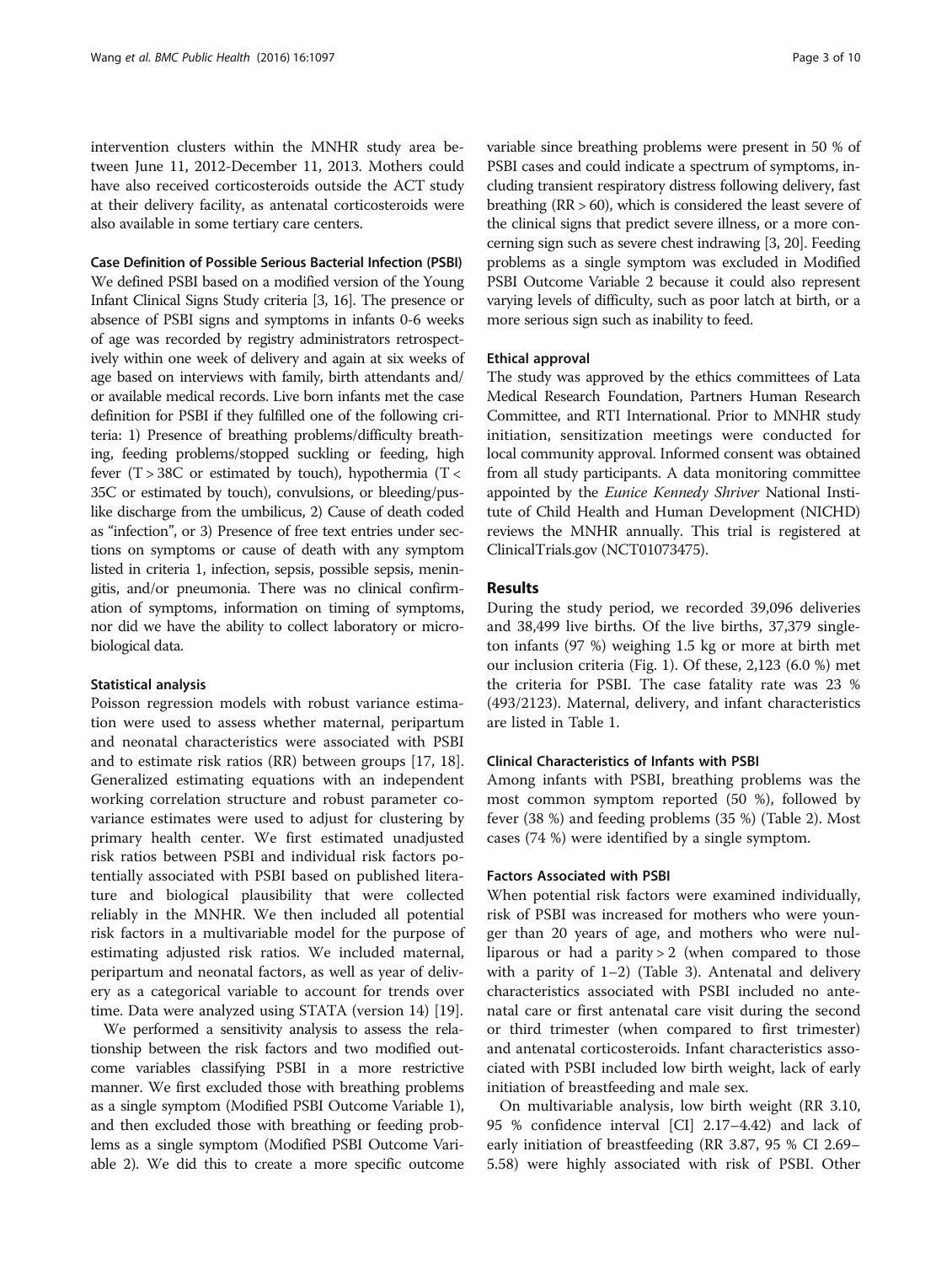<span id="page-3-0"></span>

characteristics associated with a significantly increased risk of PSBI included: nulliparity (RR 1.13, 95 % CI 1.03– 1.23), parity > 2 (RR 1.30, 95 % CI 1.07–1.57), first antenatal care visit in the second or third trimester (RR 1.46, 95 % CI 1.08–1.98), no antenatal care (RR 3.21, 95 % CI 1.66–6.20), antenatal corticosteroids (RR 2.04, 95 % CI 1.60–2.61), and male sex (RR 1.20, 95 % CI 1.10–1.31). Csection delivery was associated with a lower risk of PSBI (RR 0.48, 95 % CI 0.36–0.63).

Because we found an unexpected association between C-section delivery and PSBI in the multivariate analysis that was not present in the univariate analysis, we assessed whether each of the other variables in the model could have modified the effect of delivery mode on PSBI. We found evidence of effect modification by early initiation of breastfeeding. We assessed these associations further by including a 4-category variable that combined delivery mode and early initiation of breastfeeding (vaginal delivery/breastfeeding within 1 h, vaginal delivery/no early breastfeeding, C-section delivery/breastfeeding within 1 h, C-section delivery/no early breastfeeding) in a second multivariable model that also included all the other variables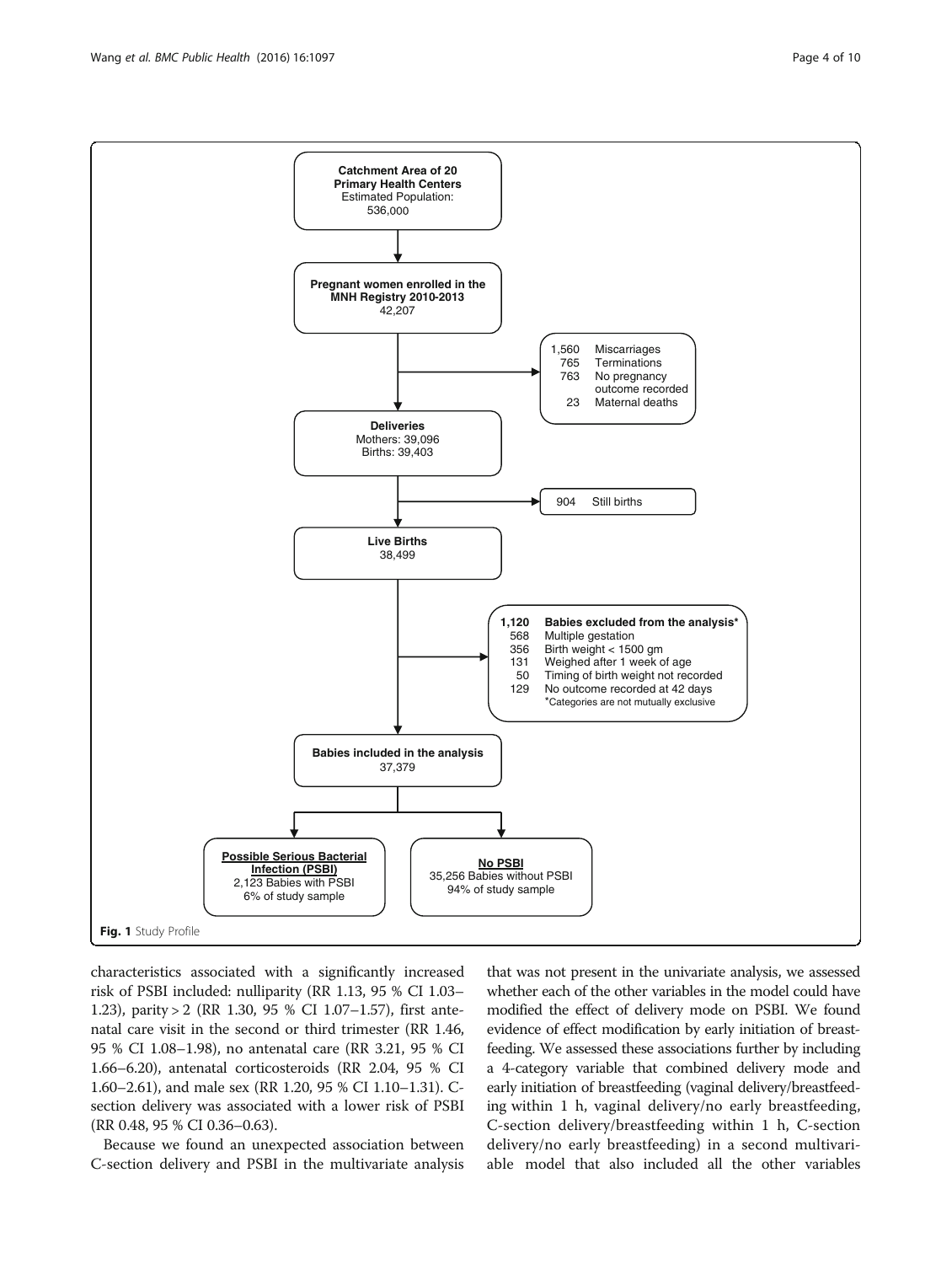# <span id="page-4-0"></span>Table 1 Maternal, delivery and infant characteristics<sup>a</sup>

|                                                      |                | Infants with PSBI |        | Infants without PSBI |        | All infants |  |
|------------------------------------------------------|----------------|-------------------|--------|----------------------|--------|-------------|--|
|                                                      | 2,123          | $\%$              | 35,256 | %                    | 37,379 | $\%$        |  |
| Year                                                 |                |                   |        |                      |        |             |  |
| 2010                                                 | 680            | 32 %              | 8,867  | 25 %                 | 9,547  | 26 %        |  |
| 2011                                                 | 546            | 26 %              | 8,622  | 24 %                 | 9,168  | 25 %        |  |
| 2012                                                 | 450            | 21 %              | 8,684  | 25 %                 | 9,134  | 24 %        |  |
| 2013                                                 | 447            | 21 %              | 9,083  | 26 %                 | 9,530  | 25 %        |  |
| Maternal age                                         |                |                   |        |                      |        |             |  |
| $<$ 20                                               | 60             | 3 %               | 668    | 2 %                  | 728    | 2 %         |  |
| $\geq$ 20                                            | 2,060          | 97 %              | 34,632 | 98 %                 | 36,692 | 98 %        |  |
| Maternal education                                   |                |                   |        |                      |        |             |  |
| Primary or less                                      | 414            | 20 %              | 7,153  | 20 %                 | 7,567  | 20 %        |  |
| Secondary or more                                    | 1,707          | 80 %              | 28,049 | 80 %                 | 29,756 | 80 %        |  |
| Parity                                               |                |                   |        |                      |        |             |  |
| $\circ$                                              | 1,118          | 53 %              | 16,817 | 48 %                 | 17,935 | 48 %        |  |
| $1 - 2$                                              | 935            | 44 %              | 17,520 | 50 %                 | 18,455 | 49 %        |  |
| >2                                                   | 68             | 3 %               | 903    | 3 %                  | 971    | 3 %         |  |
| Maternal anemia                                      |                |                   |        |                      |        |             |  |
| No anemia (Hgb ≥11)                                  | 191            | 9 %               | 3,072  | 9 %                  | 3,263  | 9 %         |  |
| Mild anemia (Hgb $10 - < 11$ )                       | 877            | 41 %              | 14,786 | 42 %                 | 15,663 | 42 %        |  |
| Moderate to severe anemia (Hgb <10)                  | 1,035          | 49 %              | 16,837 | 48 %                 | 17,872 | 48 %        |  |
| Trimester of first antenatal care visit              |                |                   |        |                      |        |             |  |
| First                                                | 1,304          | 61 %              | 26,855 | 76 %                 | 28,159 | 75 %        |  |
| Second or Third                                      | 453            | 21 %              | 5,814  | 16 %                 | 6,267  | 17 %        |  |
| Received antenatal care, no information on timing    | 364            | 17 %              | 2,566  | 7 %                  | 2,930  | $8\ \%$     |  |
| No antenatal care                                    | $\overline{2}$ | 0.1%              | 13     | 0.04 %               | 15     | 0.04%       |  |
| Location of delivery                                 |                |                   |        |                      |        |             |  |
| Referral government                                  | 935            | 44 %              | 15,688 | 44 %                 | 16,623 | 44 %        |  |
| Referral private                                     | 417            | 20 %              | 7,961  | 23 %                 | 8,378  | 22 %        |  |
| First level facility                                 | 656            | 31 %              | 10,276 | 29 %                 | 10,932 | 29 %        |  |
| Home/Other                                           | 110            | 5 %               | 1,304  | 4 %                  | 1,414  | 4 %         |  |
| Mode of delivery                                     |                |                   |        |                      |        |             |  |
| Vaginal                                              | 1,686          | 79 %              | 28,265 | 80 %                 | 29,951 | 80 %        |  |
| C-section <sup>b</sup>                               | 437            | 21 %              | 6,991  | 20 %                 | 7,428  | 20 %        |  |
| Prolonged or obstructed labor or failure to progress |                |                   |        |                      |        |             |  |
| Yes                                                  | 308            | 15 %              | 4,406  | 12 %                 | 4,714  | 13 %        |  |
| $\rm No$                                             | 1,812          | 85 %              | 30,803 | 87 %                 | 32,615 | 87 %        |  |
| Antenatal corticosteroids                            |                |                   |        |                      |        |             |  |
| Yes                                                  | 119            | 6 %               | 779    | 2 %                  | 898    | 2 %         |  |
| $\rm No$                                             | 1,986          | 94 %              | 34,410 | 98 %                 | 36,396 | 97 %        |  |
| Birth Weight                                         |                |                   |        |                      |        |             |  |
| Normal birth weight ( $\geq$ 2500 gm)                | 1,325          | 62 %              | 31,009 | 88 %                 | 32,334 | 87 %        |  |
| Low birth weight (1500- < 2500 gm)                   | 798            | 38 %              | 4,247  | 12 %                 | 5,045  | 13 %        |  |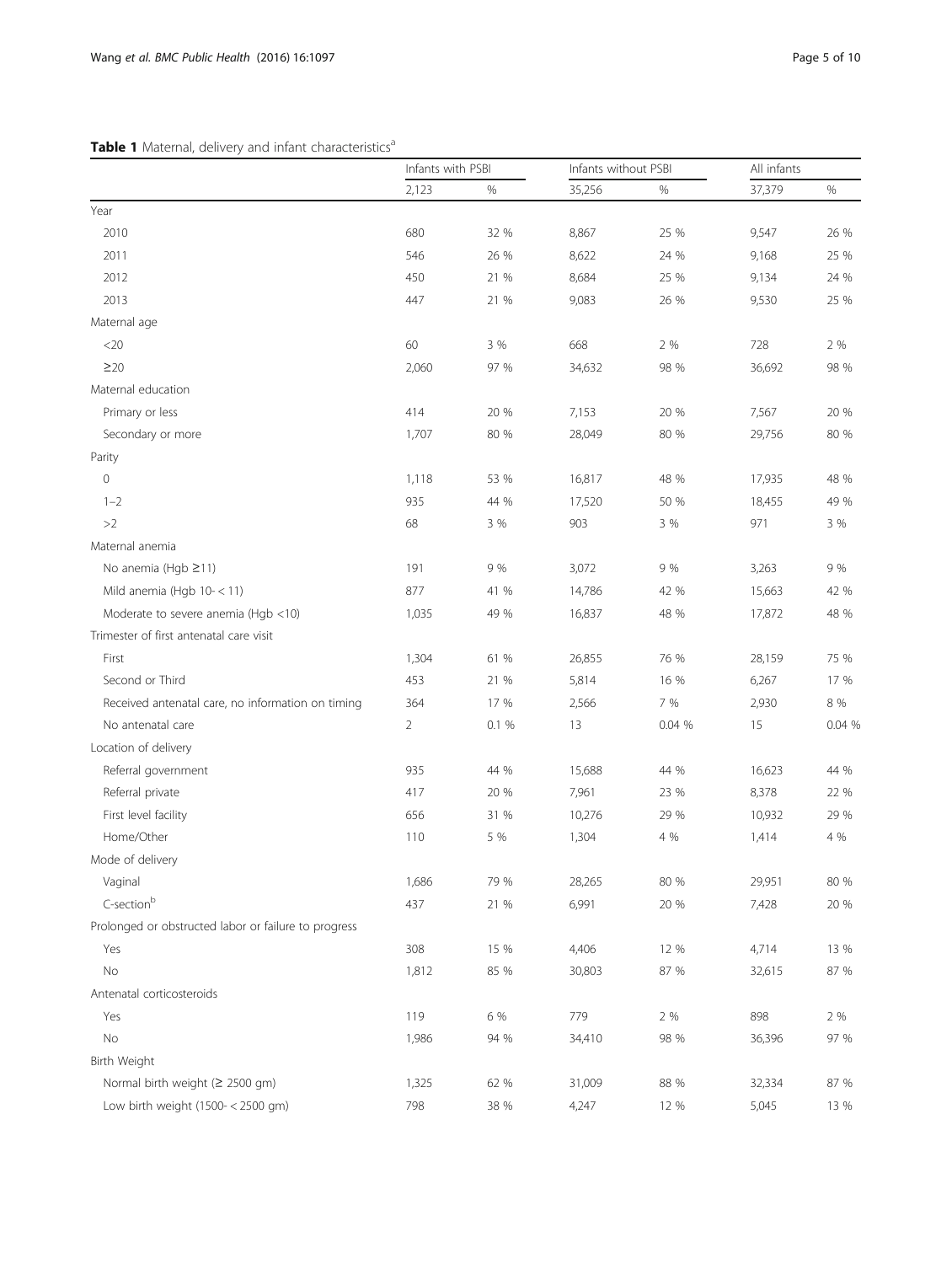|        | Initiation of breastfeeding within 1 hour after delivery |       |      |        |      |        |      |
|--------|----------------------------------------------------------|-------|------|--------|------|--------|------|
| Yes    |                                                          | 1,470 | 69 % | 30,767 | 87 % | 32,237 | 86 % |
| No     |                                                          | 634   | 30 % | 4,346  | 12 % | 4,980  | 13 % |
| Sex    |                                                          |       |      |        |      |        |      |
| Male   |                                                          | 1192  | 56 % | 18,301 | 52 % | 19,493 | 52 % |
| Female |                                                          | 931   | 44 % | 16.950 | 48 % | 17,881 | 48 % |

<span id="page-5-0"></span>Table 1 Maternal, delivery and infant characteristics<sup>a</sup> (Continued)

<sup>a</sup>All variables had less than 2 % missing data

b The most common primary indications for C-section delivery were: prolonged labor/failure to progress (47 %), previous C-section (16 %), transverse/breech delivery (12 %), no clear indication (8 %), fetal distress (8 %) and severe pre-eclampsia (3 %)

included in the primary model. The rate of early initiation of breastfeeding following vaginal delivery was 96 %, compared to 49 % for C-sections (Table [4\)](#page-7-0). When compared to babies delivered by vaginal delivery who initiated breastfeeding within one hour after delivery, the risk of PSBI was not significantly different for babies delivered by C-section who had early initiation of breastfeeding (RR 0.78, 95 % CI 0.58–1.04). However, the risk of PSBI was

Table 2 Reported symptoms of infants with possible serious bacterial infection

|                                                | Number | Percent |
|------------------------------------------------|--------|---------|
| Total Number of PSBI Cases                     | 2123   |         |
| Number of symptoms present                     |        |         |
| No symptoms indicated <sup>a</sup>             | 26     | 1%      |
| 1                                              | 1505   | 74 %    |
| $\overline{2}$                                 | 461    | 23 %    |
| $\geq$ 3                                       | 131    | 6 %     |
| <b>Breathing Problems</b>                      |        |         |
| Only symptom                                   | 540    | 25 %    |
| With or without another symptom                | 1067   | 50 %    |
| Feeding Problems                               |        |         |
| Only symptom                                   | 288    | 14 %    |
| With or without another symptom                | 737    | 35 %    |
| Fever $(T > 38C)$                              |        |         |
| Only symptom                                   | 598    | 28 %    |
| With or without another symptom                | 804    | 38 %    |
| Hypothermia (T < 35C)                          |        |         |
| Only symptom                                   | 28     | 1%      |
| With or without another symptom                | 151    | 7 %     |
| Convulsions                                    |        |         |
| Only symptom                                   | 15     | $1\%$   |
| With or without another symptom                | 48     | 2 %     |
| Bleeding/pus-like discharge from the umbilicus |        |         |
| Only symptom                                   | 36     | 2%      |
| With or without another symptom                | 48     | 2 %     |

<sup>a</sup>These 26 infants did not have symptoms indicated because they fulfilled the case definition of PSBI through cause of death or free text entries that did not indicate specific symptoms

significantly higher among babies delivered by C-section who did not have early initiation of breastfeeding (RR 1.66, 95 % CI 1.30–2.11) and highest among babies delivered by vaginal delivery who did not have early initiation of breastfeeding (RR 4.74, 95 % CI 3.13–7.17). The subgroup of infants who were born by vaginal delivery and were not breastfed early had a higher percentage of low birth weight infants (375/1202, 31 %) and a higher case fatality rate (195/1202, 16.2 %) when compared with the three other sub-groups. Infants born by vaginal delivery who were breastfed early had 13 % low birth weight infants (3,640/28,642) with a case fatality rate of 1.2 % (333 deaths); infants born by C-section who were breastfed early had 13 % low birth weight infants (459/3595) and a case fatality rate of 1.3 % (48 deaths); and those delivered by C-section who were not breastfed early had 14 % low birth weight infants (541/3778) and a case fatality rate of 1.9 % (72 deaths).

## Sensitivity analysis

After exclusion of cases based on breathing problems as a single symptom, the characteristics significantly associated with PSBI remained the same (Additional file [1](#page-8-0): Table S1). Results were also similar after exclusion of cases based on either breathing or feeding problems as a single symptom with the exception that the risk of PSBI for parity > 2 compared to 1–2 was no longer significantly different.

#### **Discussion**

Our results show that PSBI occurred in 6 % of babies born to a population-based cohort of 37,379 pregnant women in rural central India, where 96 % of deliveries occurred in facilities. This is similar to the 5.1 % rate of PSBI found in a large community-based study in Ghana where 68 % of deliveries occurred in a facility [\[21](#page-9-0)]. It is also consistent with the pooled estimate of PSBI incidence in South Asia (7.2 %, 95 % CI 5.0–9.3) developed by Seale et al. using data from multiple studies [\[2](#page-9-0)]. However our estimate was lower than the 14.4 % and 9.2 % rates found in community-based studies in Bangladesh [[22\]](#page-9-0) and Nepal [[23\]](#page-9-0), respectively, where the majority of deliveries (>80 %) occurred at home.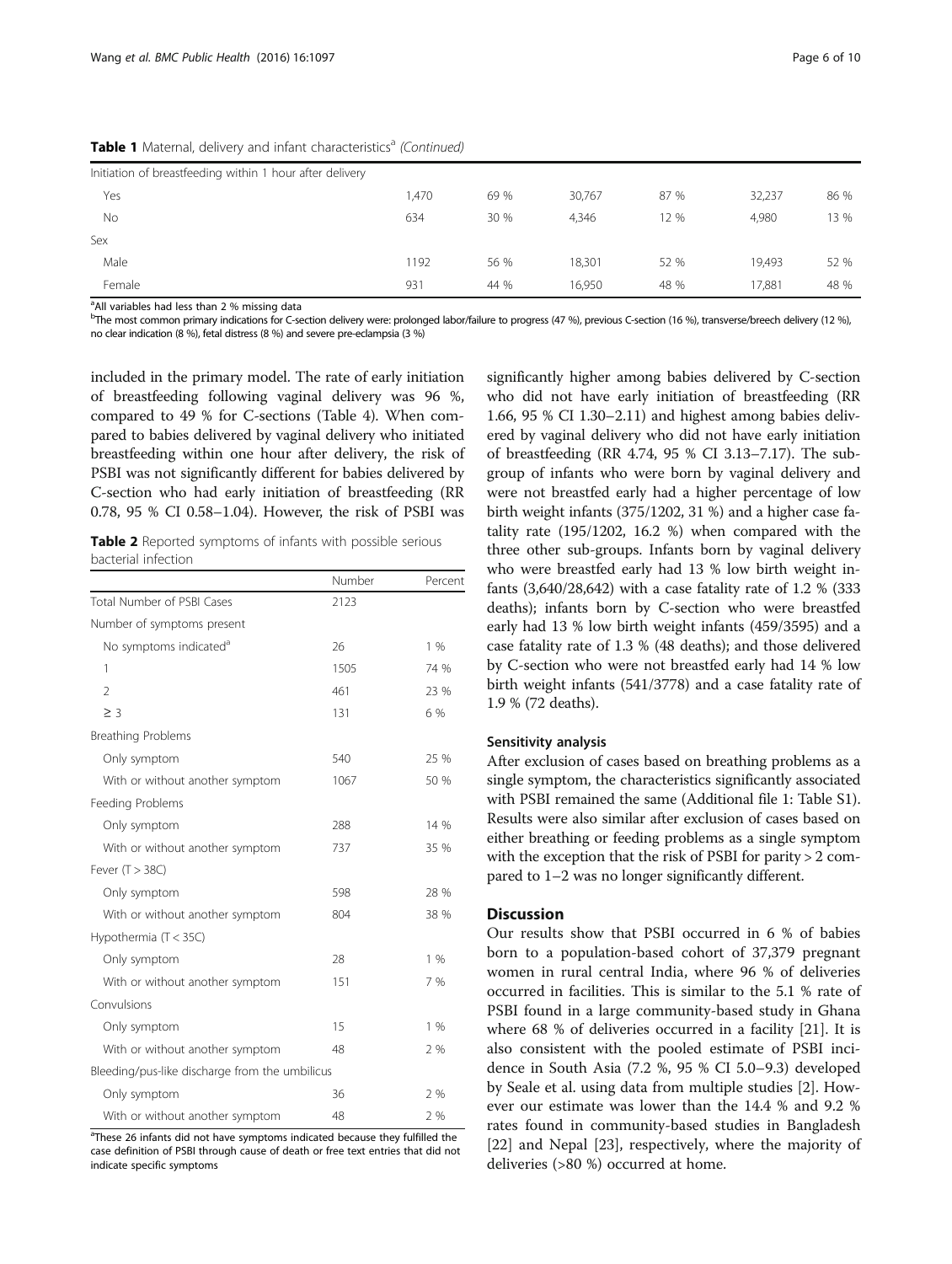<span id="page-6-0"></span>

|                                                      | Percent<br>with PSBI | Unadjusted<br>Risk Ratio | (95 % Confidence Interval) | Adjusted<br>Risk Ratio <sup>a</sup> | (95 % Confidence Interval) |
|------------------------------------------------------|----------------------|--------------------------|----------------------------|-------------------------------------|----------------------------|
| Year                                                 |                      |                          |                            |                                     |                            |
| 2010                                                 | 7 %                  | 1.00                     |                            | 1.00                                |                            |
| 2011                                                 | 6 %                  | 0.84                     | (0.60, 1.17)               | 0.81                                | (0.57, 1.15)               |
| 2012                                                 | 5 %                  | 0.69                     | (0.48, 1.00)               | 0.66                                | (0.46, 0.93)               |
| 2013                                                 | 5 %                  | 0.66                     | (0.42, 1.04)               | 0.66                                | (0.36, 1.20)               |
| Maternal age                                         |                      |                          |                            |                                     |                            |
| $<$ 20                                               | 8 %                  | 1.46                     | (1.21, 1.70)               | 1.11                                | (0.93, 1.32)               |
| $\geq 20$                                            | 6 %                  | 1.00                     |                            | 1.00                                |                            |
| Maternal education                                   |                      |                          |                            |                                     |                            |
| Primary or less                                      | 5 %                  | 0.95                     | (0.87, 1.05)               | 0.89                                | (0.80, 1.00)               |
| Secondary or more                                    | 5 %                  | 1.00                     |                            | 1.00                                |                            |
| Parity                                               |                      |                          |                            |                                     |                            |
| $\mathsf{O}\xspace$                                  | 6 %                  | 1.23                     | (1.11, 1.36)               | 1.13                                | (1.03, 1.23)               |
| $1 - 2$                                              | 5 %                  | 1.00                     |                            | 1.00                                |                            |
| ${>}2$                                               | 7 %                  | 1.38                     | (1.15, 1.66)               | 1.30                                | (1.07, 1.57)               |
| Maternal anemia                                      |                      |                          |                            |                                     |                            |
| No anemia (Hgb ≥11)                                  | 6 %                  | 1.00                     |                            | 1.00                                |                            |
| Mild anemia (Hgb 10- < 11)                           | 6 %                  | 0.96                     | (0.71, 1.30)               | 0.96                                | (0.79, 1.16)               |
| Moderate to severe anemia (Hgb <10)                  | 6 %                  | 0.99                     | (0.58, 1.70)               | 0.92                                | (0.64, 1.31)               |
| Trimester of first antenatal care visit              |                      |                          |                            |                                     |                            |
| First                                                | 5 %                  | 1.00                     |                            | 1.00                                |                            |
| Second or Third                                      | 7 %                  | 1.56                     | (1.12, 2.17)               | 1.46                                | (1.08, 1.98)               |
| Received antenatal care, no information on timing    | 12 %                 | 2.68                     | (1.65, 4.36)               | 2.27                                | (1.29, 4.00)               |
| No antenatal care                                    | 13 %                 | 2.88                     | (1.40, 5.93)               | 3.21                                | (1.66, 6.20)               |
| Location of delivery                                 |                      |                          |                            |                                     |                            |
| Referral government                                  | 6 %                  | 1.00                     |                            | 1.00                                |                            |
| Referral private                                     | 5 %                  | 0.89                     | (0.67, 1.17)               | 0.83                                | (0.65, 1.06)               |
| First level facility                                 | 6 %                  | 1.07                     | (0.88, 1.30)               | 1.14                                | (1.00, 1.30)               |
| Home/Other                                           | 8 %                  | 1.38                     | (1.04, 1.84)               | 1.16                                | (0.86, 1.57)               |
| Mode of delivery                                     |                      |                          |                            |                                     |                            |
| Vaginal                                              | 6 %                  | 1.00                     |                            | 1.00                                |                            |
| C-section                                            | 6 %                  | 1.04                     | (0.88, 1.25)               | 0.48                                | (0.36, 0.63)               |
| Prolonged or obstructed labor or failure to progress |                      |                          |                            |                                     |                            |
| Yes                                                  | 7 %                  | 1.18                     | (0.84, 1.64)               | 1.22                                | (0.87, 1.69)               |
| $\rm No$                                             | 6 %                  | 1.00                     |                            | 1.00                                |                            |
| Antenatal corticosteroids                            |                      |                          |                            |                                     |                            |
| Yes                                                  | 13 %                 | 2.43                     | (1.86, 3.16)               | 2.04                                | (1.60, 2.61)               |
| No                                                   | 5 %                  | 1.00                     |                            | 1.00                                |                            |
| Birth Weight                                         |                      |                          |                            |                                     |                            |
| Normal birth weight (≥ 2500 gm)                      | 4 %                  | 1.00                     |                            | 1.00                                |                            |
| Low birth weight (1500- < 2500 gm)                   | 16 %                 | 3.86                     | (2.68, 5.55)               | 3.10                                | (2.17, 4.42)               |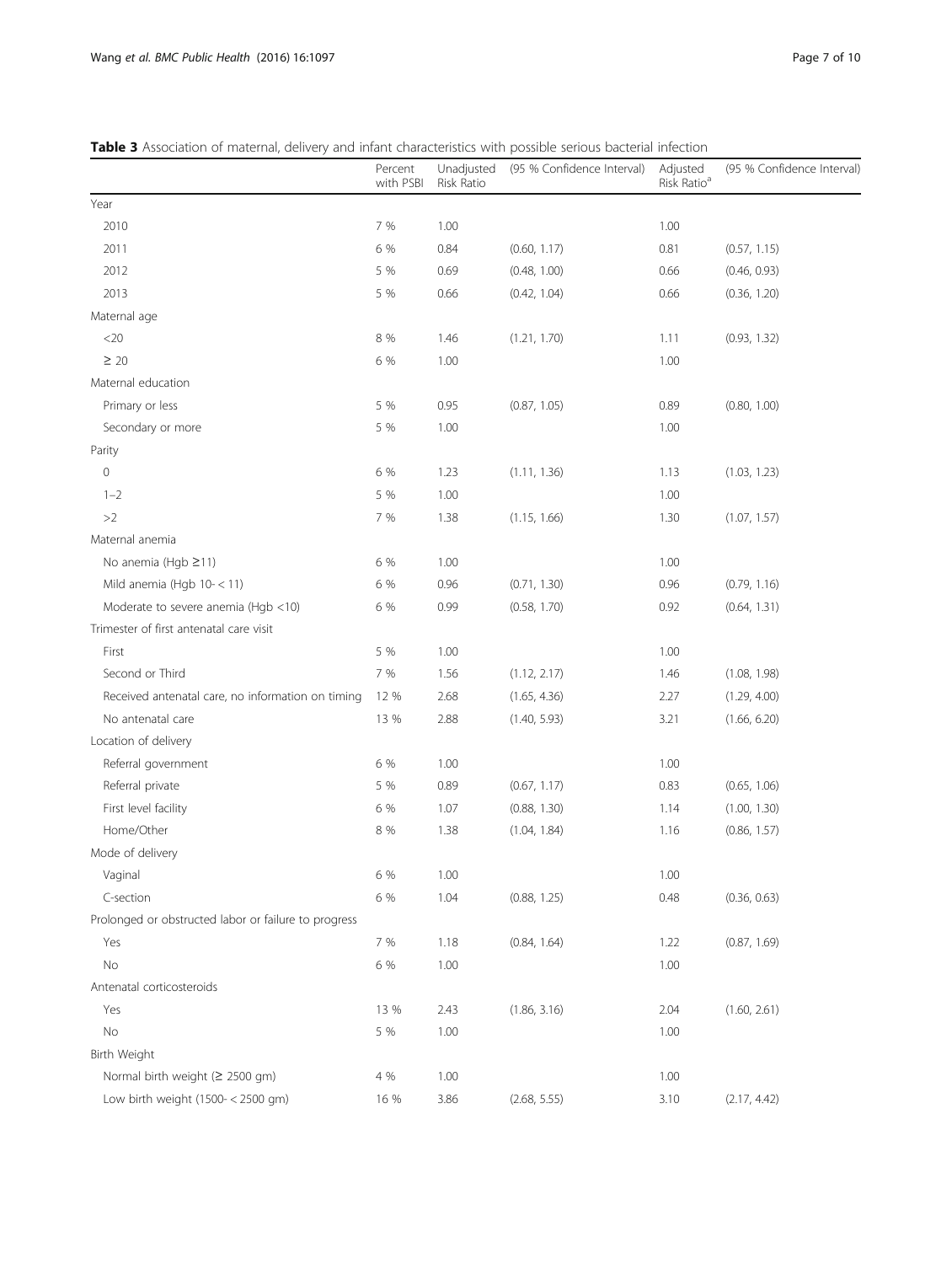| Initiation of breastfeeding within 1 hour after delivery |      |      |              |      |              |
|----------------------------------------------------------|------|------|--------------|------|--------------|
| Yes                                                      | 5 %  | 1.00 |              | 1.00 |              |
| No                                                       | 13 % | 2.79 | (1.95, 3.98) | 3.87 | (2.69, 5.58) |
| Sex                                                      |      |      |              |      |              |
| Male                                                     | 6 %  | 1.17 | (1.07, 1.29) | 1.20 | (1.10, 1.31) |
| Female                                                   | 5 %  | 1.00 |              | 1.00 |              |

<span id="page-7-0"></span>Table 3 Association of maternal, delivery and infant characteristics with possible serious bacterial infection (Continued)

<sup>a</sup>36,410 of 37,379 (97 %) observations were included in the multivariable model

In this population-based study with a majority of facility deliveries, many of the factors associated with PSBI were similar to those previously reported in babies admitted to facilities [\[6](#page-9-0)–[8\]](#page-9-0). Factors that were associated with an increased risk of PSBI in our population included low birth weight, nulliparity, parity > 2, first antenatal care visit after the first trimester or no antenatal care, lack of early initiation of breastfeeding, antenatal corticosteroids, and male sex.

Within low-resource settings, low birth weight is an established risk factor for neonatal mortality and has been shown to be a risk factor for neonatal sepsis in facility-based studies [[1, 6](#page-9-0)–[8, 24\]](#page-9-0). Nulliparity has also been shown to be associated with early onset sepsis in a large South African cohort (RR 1.8; 95 % CI 1.4–2.3) [\[7](#page-9-0)]. In that cohort, nulliparity was associated with a number of traditional sepsis risk factors, such as prolonged labor and greater number of vaginal examinations. Appropriate antenatal care has been associated with improved neonatal outcomes [\[9](#page-9-0)]. A facility-based study in Uganda found that no antenatal care was associated with a 3 times higher odds of culture-confirmed sepsis compared to mothers who did receive antenatal care (odds ratio 3.21, 95 % CI 1.24–8.33) [\[25\]](#page-9-0).

The finding of a lower rate of PSBI among C-section deliveries in the multivariable model was unexpected. Differences in reasons for not breastfeeding early may have contributed to this finding. In the babies who did receive early breastfeeding, risk of PSBI did not differ by delivery type. In the babies who were not breastfed early, the risk of PSBI was higher in vaginal deliveries compared to C-sections. This suggests that the difference in PSBI rates seen between vaginal and C-section deliveries may have been driven by the population of babies that was not breastfed early and their differences in baseline risk. The small percentage of babies delivered vaginally who were not breastfed early (4 %) may have been sicker, requiring medical attention that prevented breastfeeding immediately after birth. In contrast, 51 % of babies delivered by C-section did not have early breastfeeding, which was more likely due to maternal post-operative recovery rather than an indicator of the health of the baby. Nevertheless, babies delivered by C-section who were not breastfed early had a higher risk of PSBI compared to babies delivered by C-section who were. Breastfeeding has been associated with decreased rates of neonatal sepsis and other neonatal infections [\[26, 27\]](#page-9-0). One meta-analysis found that initiation of breastfeeding within 24 h of birth was associated with a lower neonatal mortality rate (RR 0.55, 95 % CI 0.36–0.84) [\[28](#page-9-0)]. As more births are occurring in facilities and the percentage of C-sections are rising [[29](#page-9-0)], improving rates of early initiation of breastfeeding following C-section is a potentially important area for intervention.

Our finding of the association between antenatal corticosteroids and PSBI deserves further exploration. Antenatal corticosteroids have been shown to reduce neonatal morbidity and mortality from pre-term birth in hospitals [[30](#page-9-0)]. However, a recent cluster-randomized trial of antenatal corticosteroid use in six low- and middle-income countries showed an increased 28-day neonatal mortality rate in the group who received corticosteroids (RR 1.12, 95 % CI 1.02–1.22) [[15](#page-9-0)]. This may have been due to the administration of corticosteroids to women thought to be at risk for preterm birth who ultimately delivered late

Table 4 Interaction between delivery mode and early initiation of breastfeeding with outcome of possible serious bacterial infection

|                                           | Number (%) with PSBI | Total Number of Infants (%) | Adjusted Risk Ratio <sup>a</sup> | 95 % CI         |
|-------------------------------------------|----------------------|-----------------------------|----------------------------------|-----------------|
| Vaginal Delivery                          |                      |                             |                                  |                 |
| Early Initiation of Breastfeeding         | 1346 (4)             | 28,642 (96)                 | 1.00                             |                 |
| Lack of early initiation of breastfeeding | 330 (27)             | 1,202 (4)                   | 4.74                             | $(3.13 - 7.17)$ |
| C-section                                 |                      |                             |                                  |                 |
| Early Initiation of Breastfeeding         | 124(3)               | 3,595 (49)                  | 0.78                             | $(0.58 - 1.04)$ |
| Lack of early initiation of breastfeeding | 304(8)               | 3,778 (51)                  | 1.66                             | $(1.30 - 2.11)$ |

a<br>Multivariable regression model adjusted for year, age, parity, maternal education, timing of first antenatal care visit, maternal anemia, location of delivery, prolonged labor, infant sex, birth weight, and the 4-level variable listed above combining delivery mode and breastfeeding status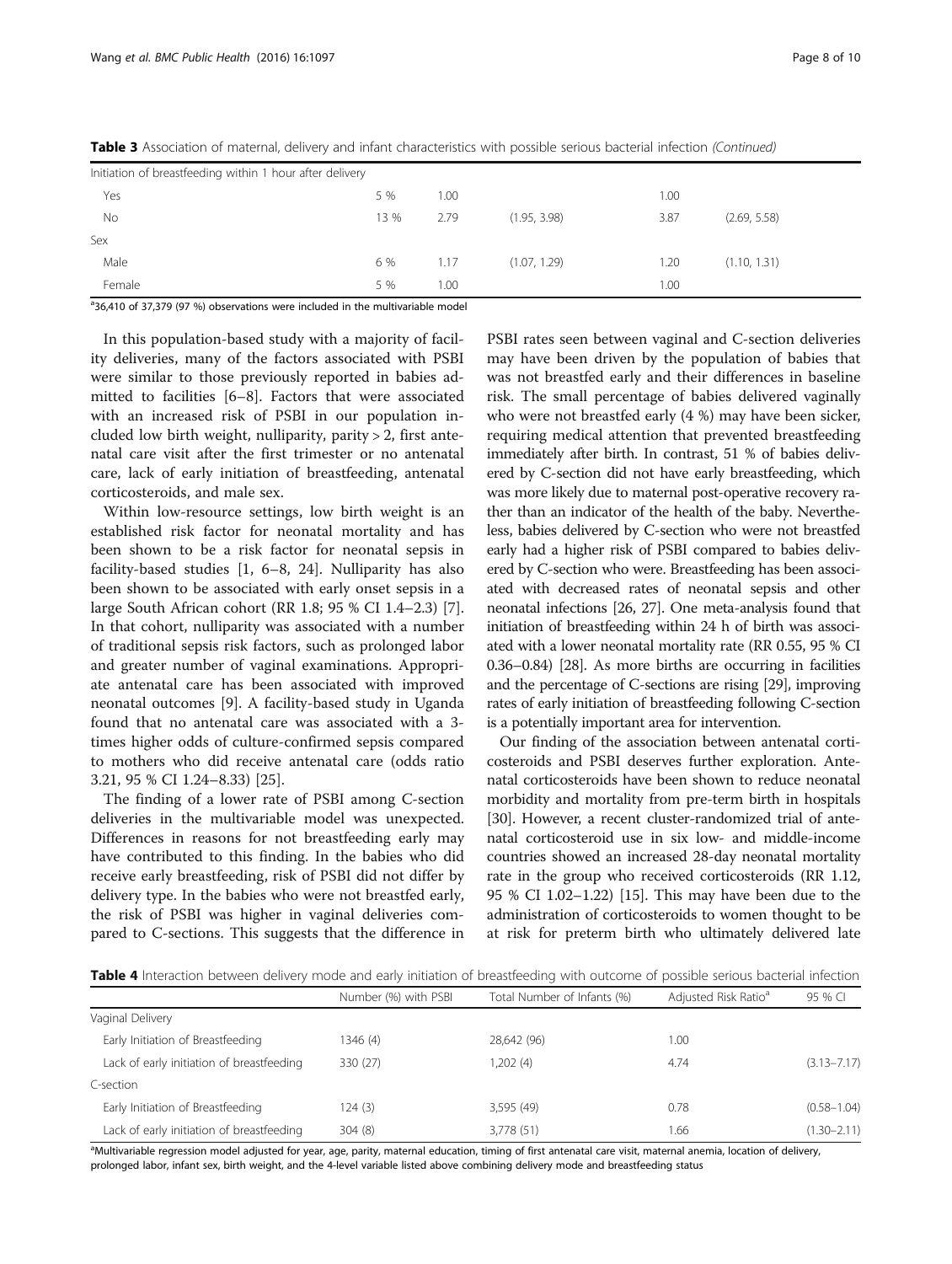<span id="page-8-0"></span>preterm or term infants. On secondary analysis of these data, there was no significant increase in risk of PSBI in the intervention clusters who received antenatal corticosteroids when compared to the control clusters [\[31](#page-9-0)]. When the composite outcome of PSBI and death was analyzed, risk was increased in the intervention clusters (RR 1.17, 95 % CI 1.04–1.30), which was driven by the difference among infants with a birth weight greater than or equal to the 25<sup>th</sup> percentile. Within our study population of babies with birth weight  $\geq$  1.5 kg, corticosteroids may have resulted in a compromised immune system and increased risk for infection in the neonate if the corticosteroids were administered to the mother after week 34 of pregnancy. It is also possible that our PSBI outcome variable misclassified cases because it was based only on reported symptoms. Therefore, further study of antenatal corticosteroid use and its relationship with neonatal infection as assessed by clinical and laboratory criteria is urgently required as antenatal corticosteroids are being scaled up in low-resource settings [[32](#page-9-0)].

This study has important strengths. We determined rates of PSBI up to 42 days of age in a large, populationbased cohort of mothers and babies over a four-year period. Trained study staff prospectively collected information on PSBI, risk factors and outcomes, reducing the risk of selection bias when babies admitted to facilities with PSBI are studied. Our study also has several limitations. First, PSBI was defined on the basis of clinical signs and symptoms, not laboratory data or microbiological confirmation of infection. However, because laboratory diagnosis of infection in young infants is difficult in resource-limited settings, identification of PSBI has traditionally relied on versions of the definition used in this study [\[2\]](#page-9-0). Secondly, we did not have the ability to determine the exact timing of PSBI symptoms, nor did we require clinical confirmation of the symptoms. Questions regarding the symptoms of breathing or feeding problems, which are the least objective measures, may have been interpreted differently by respondents and/or study staff. We addressed this issue by excluding the babies with breathing or feeding problems as a single symptom in our sensitivity analysis and obtained results similar to those from the primary analysis. Third, the MNHR was not specifically designed to assess rates of PSBI and therefore does not include all factors that may be associated with PSBI, such as the duration of rupture of membranes, maternal fever, etc. We also did not include gestational age in our analysis and are thus unable to separate the effect of birth weight from that of prematurity. We chose not to include estimates of gestational age based on last menstrual period dating due to the poor reliability of this dating in our population and the inability to confirm dates with ultrasound. Lastly, because the study was completed at a single site in India, which consists of many diverse states, the findings may not be representative of the entire country.

# **Conclusions**

Since neonatal infections are the third most common cause of neonatal deaths worldwide and the leading cause of death in the late neonatal period (7–27 days) [[1\]](#page-9-0), achieving significant reductions in neonatal mortality requires improvements in the identification and treatment of neonatal infections. Our study in a large rural population-based cohort around Nagpur, India, with a high rate of facility delivery, showed that many of the known risk factors for PSBI such as low birth weight and late or no antenatal care, were still present. Our data suggest that infants born to nulliparous women, women who present late to antenatal care, those receiving antenatal corticosteroids and infants who are low birth weight could be targeted for extra antenatal and postnatal visits for early recognition of signs and symptoms of PSBI and prompt referral. Promoting early breastfeeding following C-section may also be a potential opportunity for intervention.

# Additional file

[Additional file 1: Table S1.](dx.doi.org/10.1186/s12889-016-3688-3) Sensitivity Analyses for Multivariable Model with Outcome of Possible Serious Bacterial Infection. (DOC 77 kb)

#### Abbreviations

ACT: Antenatal corticosteroid trial; CI: Confidence interval; MNHR: Maternal and newborn health registry; NICHD: Eunice Kennedy Shriver National Institute of Child Health and Human Development; PSBI: Possible serious bacterial infection; RR: Risk ratio; WHO: World Health Organization

#### Acknowledgements

Not applicable

#### Funding

This research was supported by the US National Institutes of Health (Grants U01HD058332, U10HD078439, 5K24AT003683, and 5T32HD055148). The funding body had no role in the study design, data collection, analysis, interpretation, or manuscript writing.

#### Availability of data and materials

The data used for this study will be made publicly available through the Eunice Kennedy Shriver National Institute of Child Health and Human Development (NICHD) Data and Specimen Hub (DASH) in the near future. Please contact the corresponding author for further information.

#### Authors' contributions

MEW and PLH conceived of and designed the study with input from ABP and NIH. ABP and PLH oversaw MNHR design and implementation. ABP and AP conducted MNHR quality monitoring and AP provided the raw data files. NIH and LA provided input on statistical methods and data presentation. MEW conducted the analysis, drafted the manuscript, and incorporated suggestions from all co-authors. All authors read and approved the final manuscript.

#### Competing interests

The authors declare that they have no competing interests.

#### Consent for publication

Not applicable